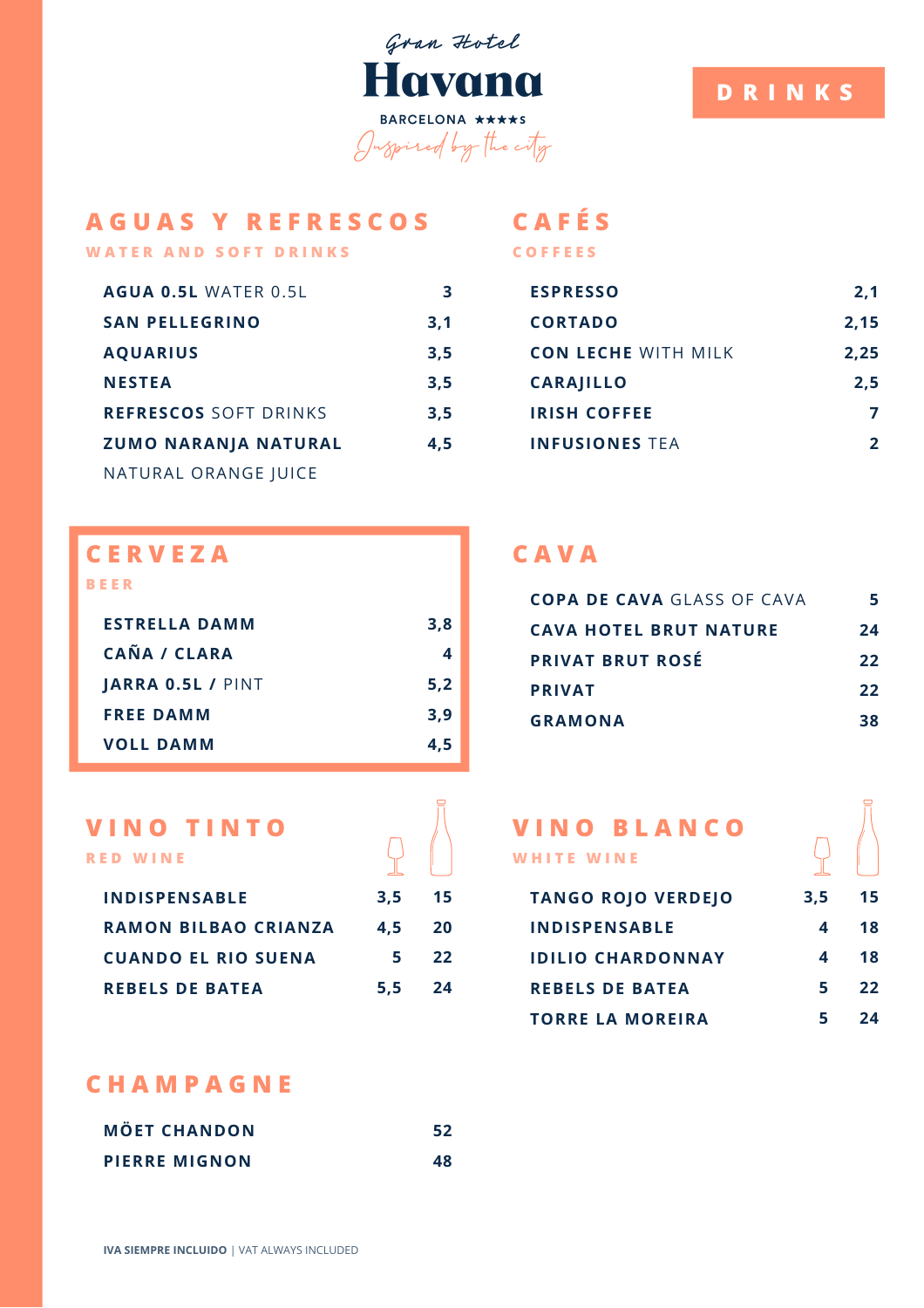

# **D R I N K S**

# **A P E R I T I V O S V E R M U T S**

#### **A P E R I T I F S A N D V E R M U T S**

| <b>MARTINI VIBRANTE / FLOREALE</b>             | 4.3 |
|------------------------------------------------|-----|
| <b>MARTINI BLANCO / ROSSO</b>                  | 5   |
| <b>MARTINI AMBRATO / RUBINO</b>                | 6   |
| <b>MARTINI VIBRANTE / FLOREALE &amp; TONIC</b> | 6   |
| <b>MARTINI FIERO &amp; TONIC</b>               | 6   |
| <b>APEROL SPRITZ</b>                           | 11  |

#### **V O D K A**

| <b>ABSOLUT</b>     |    |
|--------------------|----|
| <b>SMIRNOFF</b>    | q  |
| <b>GREY GROOSE</b> | 12 |

### **W H I S K Y S**

| $\overline{8}$ B               |      |
|--------------------------------|------|
| <b>DEWAR'S 8 FRENCH SMOOTH</b> |      |
| <b>JAMESON</b>                 | 10.5 |
| DEWAR'S 12 AÑOS                | 10.5 |

#### **R O N**

**R U M**

| <b>BACARDI CARTA BLANCA</b> |           |
|-----------------------------|-----------|
| <b>CACIQUE</b>              |           |
| <b>BACARDI CARTA NEGRA</b>  | <b>10</b> |
| <b>BACARDI 8 AÑOS</b>       | 10        |
| <b>BRUGAL</b>               | <b>10</b> |
| <b>FLOR DE CAÑA</b>         | 12        |
| <b>SANTA TERESA 1796</b>    | 12        |

# **S A N G R I A**

| VASO DE VINO O CAVA   | $6.5^{\circ}$ |
|-----------------------|---------------|
| GLASS OF WINE OR CAVA |               |
| JARRA 1L              | 20            |

# **M A L T A S**

| <b>TALISKER</b>   | 13 |
|-------------------|----|
| <b>GLENROTHES</b> | 13 |
| <b>JURA</b>       | 14 |

# **B O U R B O N**

| <b>JIM BEAN</b>     |                 |
|---------------------|-----------------|
| <b>JACK DANIELS</b> | 10              |
| <b>CARDHU</b>       | 12 <sub>2</sub> |
| <b>MACALLAN</b>     | 16              |

# **T E Q U I L A Y L I C O R E S**

**T E Q U I L A A N D L I Q U O R S**

| <b>JOSE CUERVO</b>          | 7.5           |
|-----------------------------|---------------|
| <b>JOSE CUERVO REPOSADO</b> | $8.5^{\circ}$ |
| <b>PATRON SILVER</b>        | 8.5           |
| <b>PATRON REPOSADO</b>      | 10            |

# **B R A N D Y S - C O G N A C S**

| <b>CARLOS III</b>  |    |
|--------------------|----|
| <b>CARLOS I</b>    | 10 |
| <b>LEPANTO</b>     | 10 |
| <b>REMY MARTIN</b> | 14 |